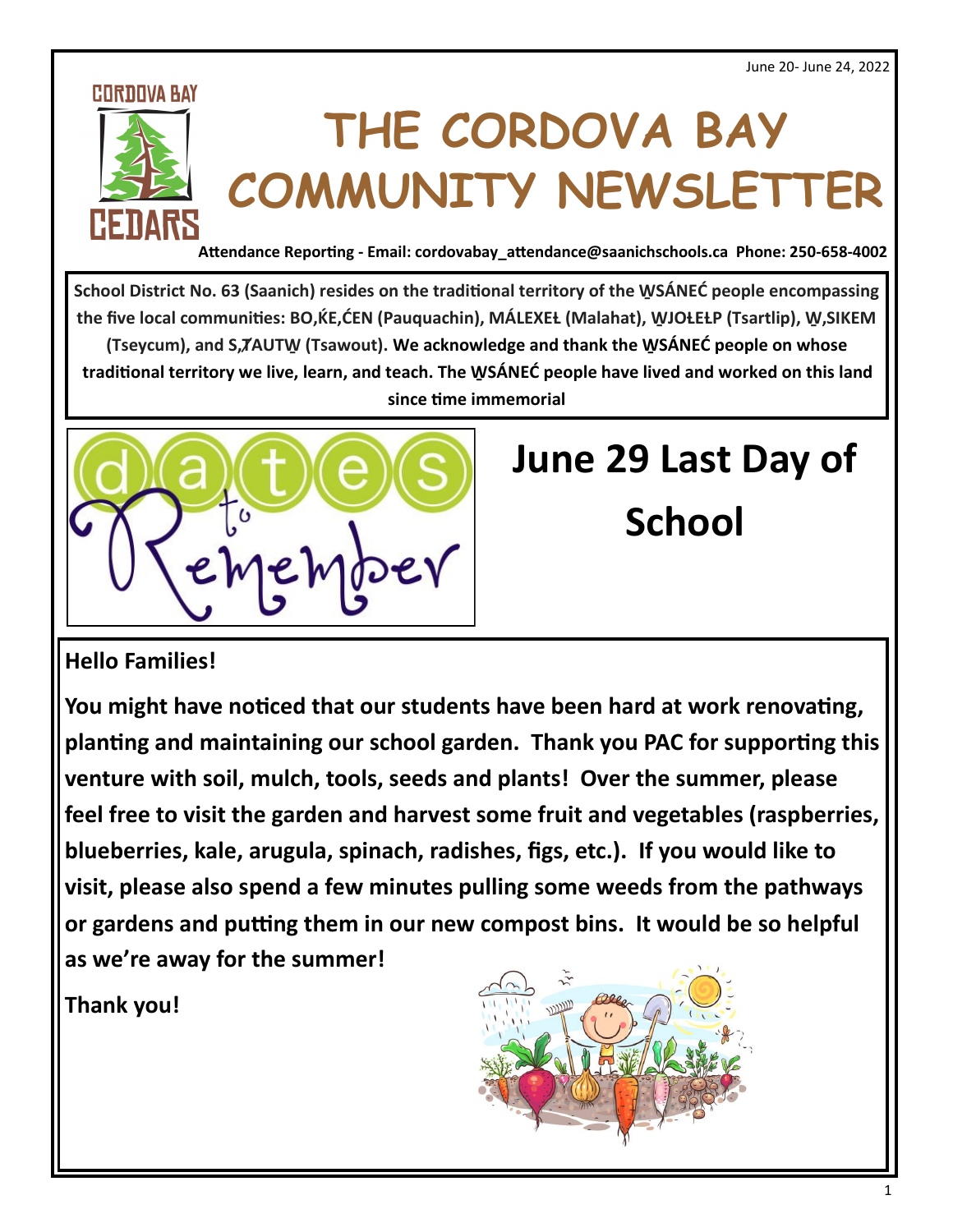Does your child have any medications at school? Please pick them up from the office on or before the last day of school (June 29th).





We look forward to connecting with you in September about new medical plans!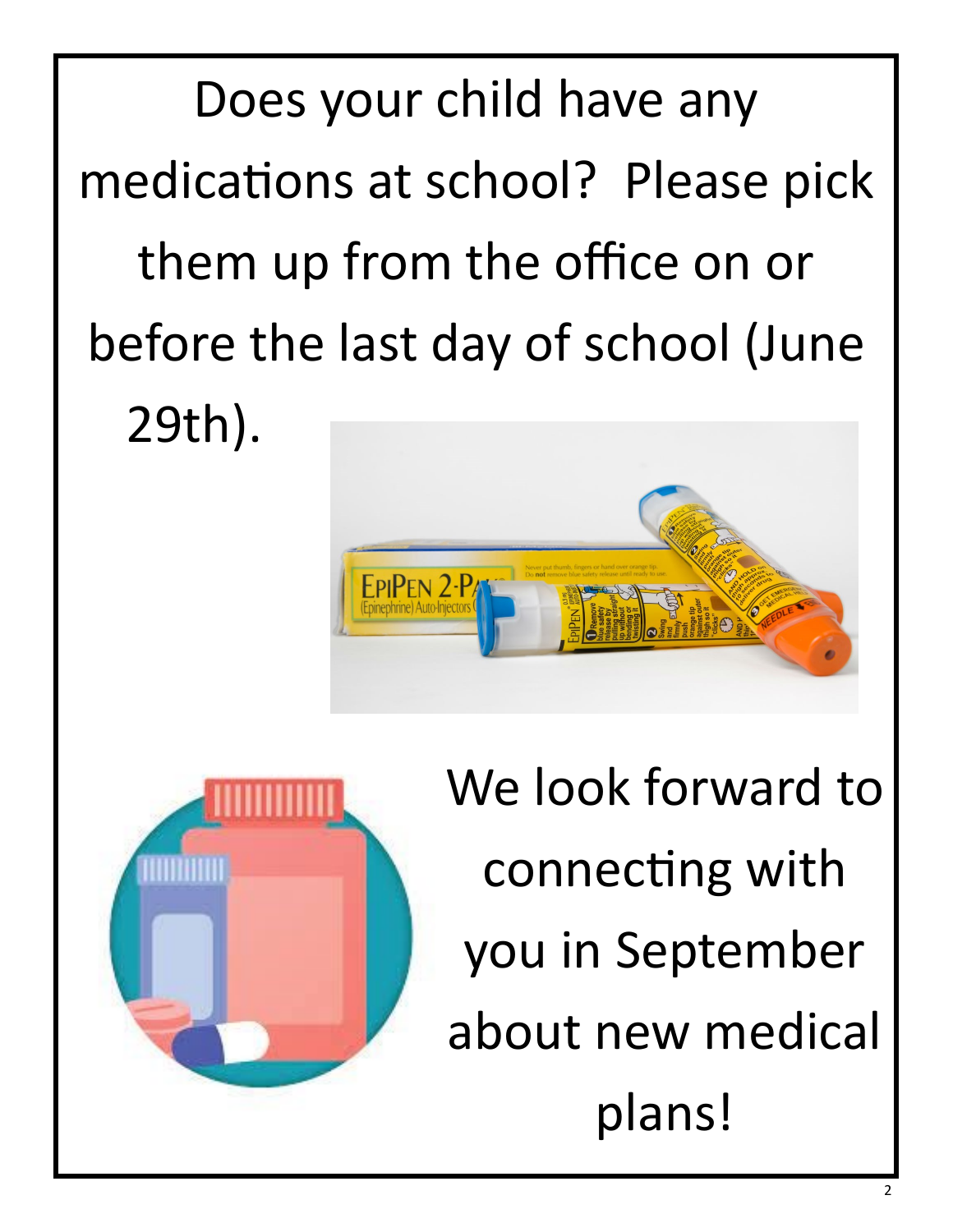**Soft Plastics Drive** 

Do you have any Soft Plastics for Recycling? Ms. Wergeland's class is hosting a soft plastics recycling drive and would love to have your soft plastics! Families are welcome to bring their soft plastics in, or send it with their children to school. Students can bring it to the large labelled bag outside of Ms. Wergeland's classroom (Room 15).

#### **COLLECT** all the plastics that you can't recycle at home...

# **YES PLEASE**

- $\odot$  Biscuit packets
	- **Confectionery packets**
- **Shopping bags**
- **⊘** Bread bags
	- **Rice & Pasta bags**
	- **Produce bags** 
		- Frozen food bags
		- Old reusable bags

<sup>3</sup> Plastic bottles <sup>®</sup> Plastic cartons

**NO THANKS** 

- **O** Glass
- <sup>3</sup> Paper & card
- **3 Tin cans**
- <sup>3</sup> Food waste

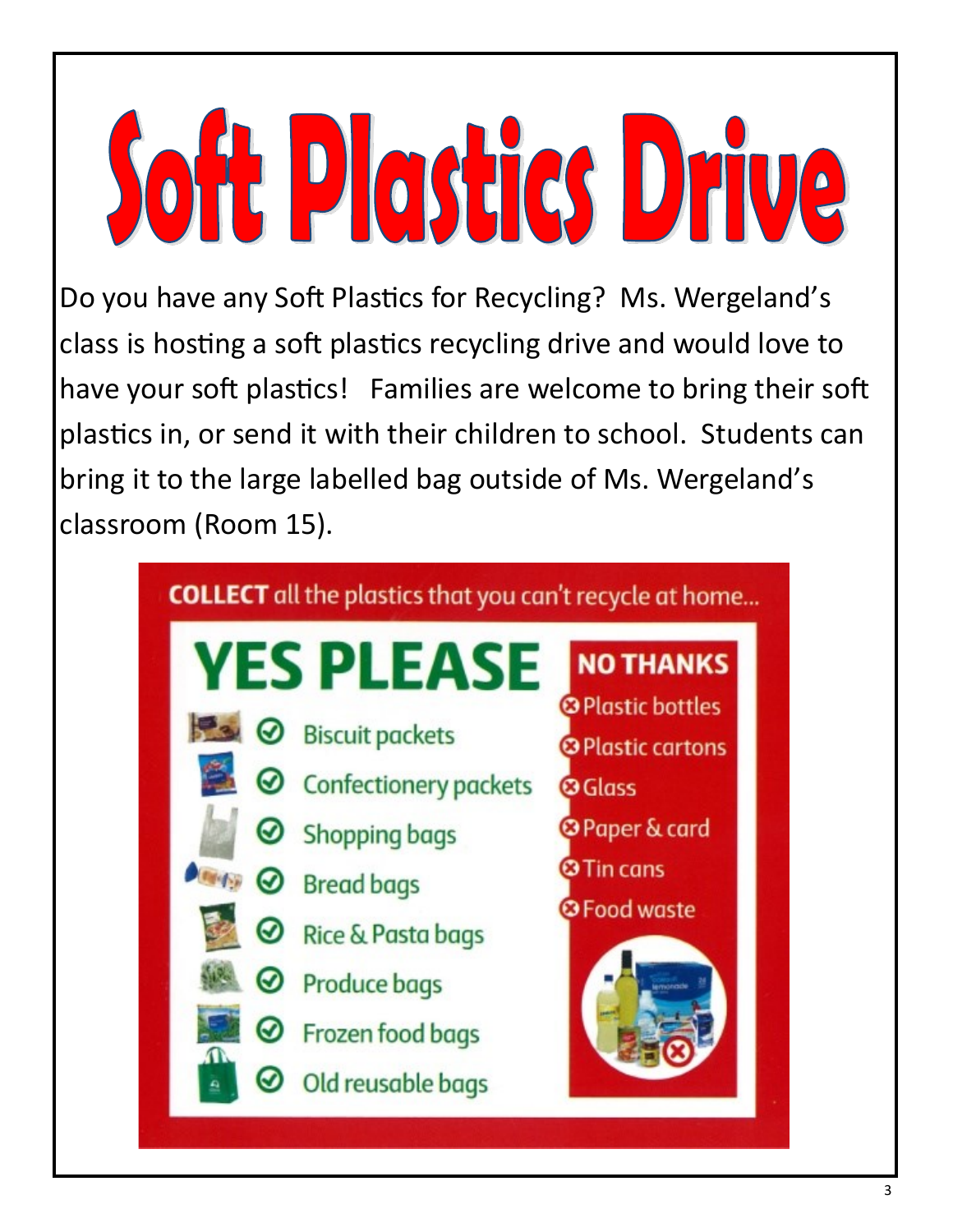

Have you noticed that your child all of a sudden doesn't have near as many clothes as they did in September? Please come and visit our **Lost and Found** department to see what we may have in store! You can come into the school (always come through the front door and check in with the office please) and go shopping through our assortment of garments, shoes, containers and miscellaneous other items. When the weather is nice you may even see our rolling racks out in the front courtyard for your viewing pleasure!

We look forward to seeing you!